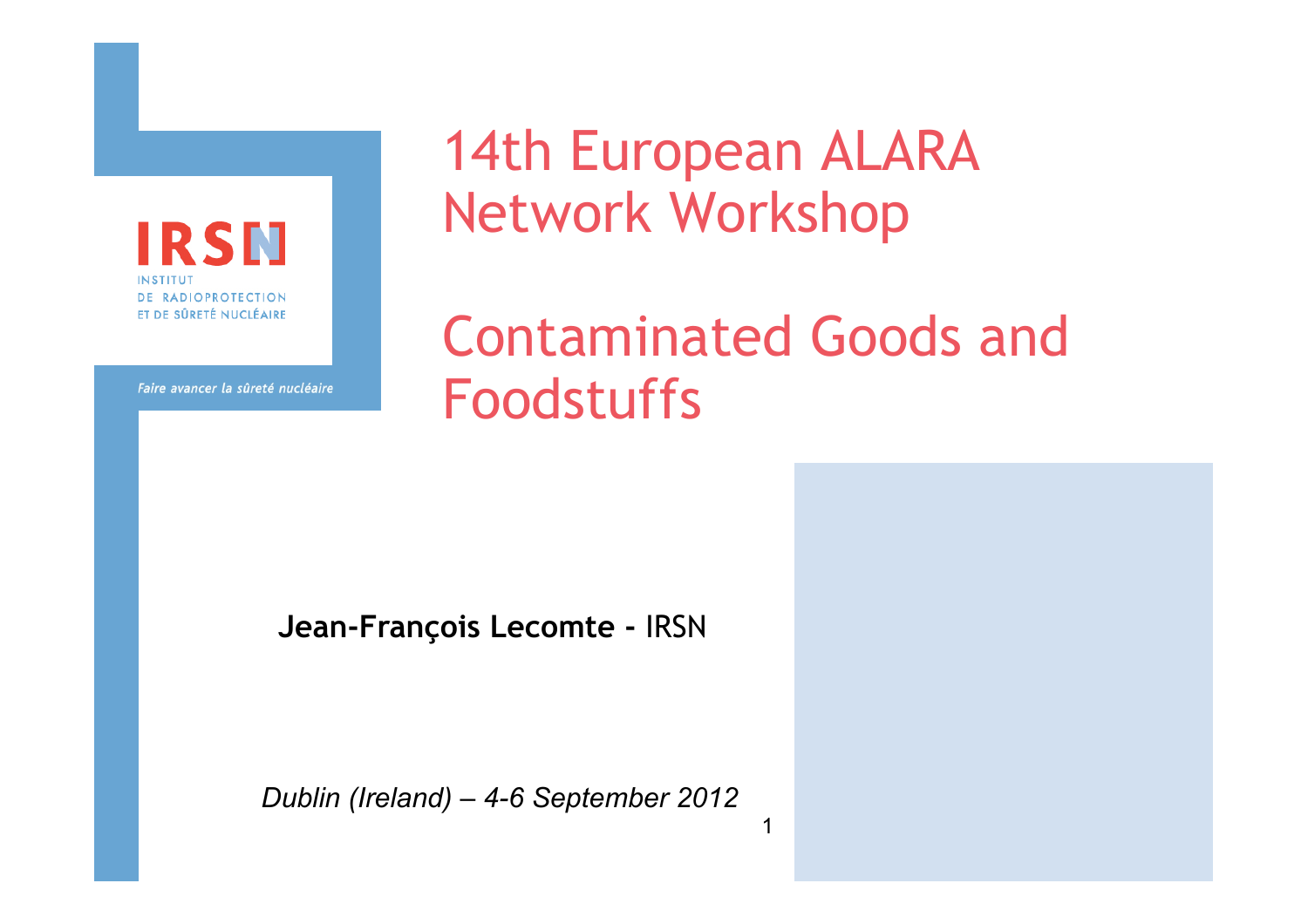#### Current system

Codex Alimentarius

European Regulations

National Regulations (e.g. Japan)

>A unique tool: MPL

Nothing for other goods

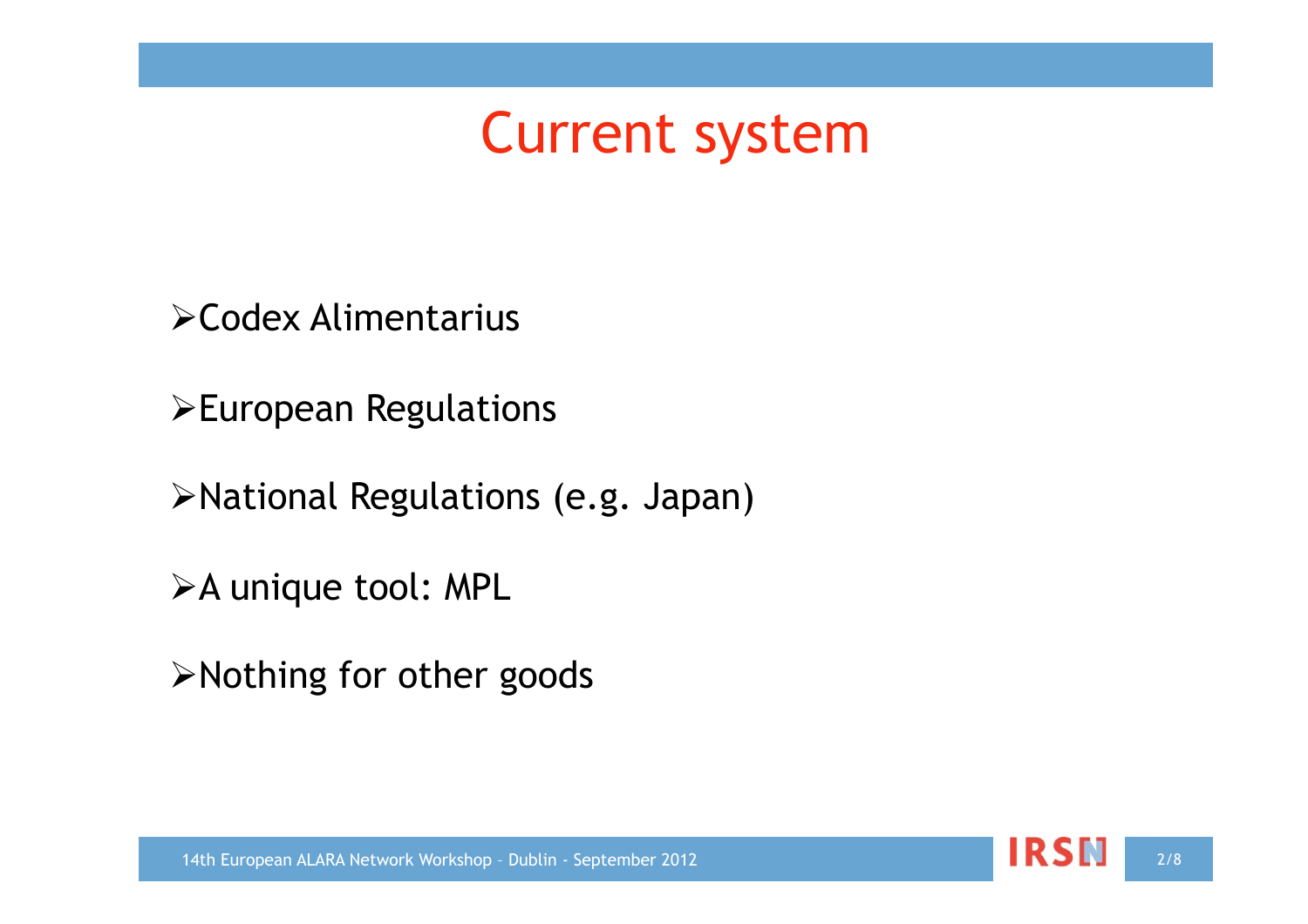### Many questions raised about foodstuffs

Normal / Abnormal situations

 $\triangleright$  Parameters (dose reference, part of the diet contaminated…)

Consumption / Trade

Dilution or not

Compliance (point of control; systematic/random; indicative/mandatory)

"Grey" products (<MPL)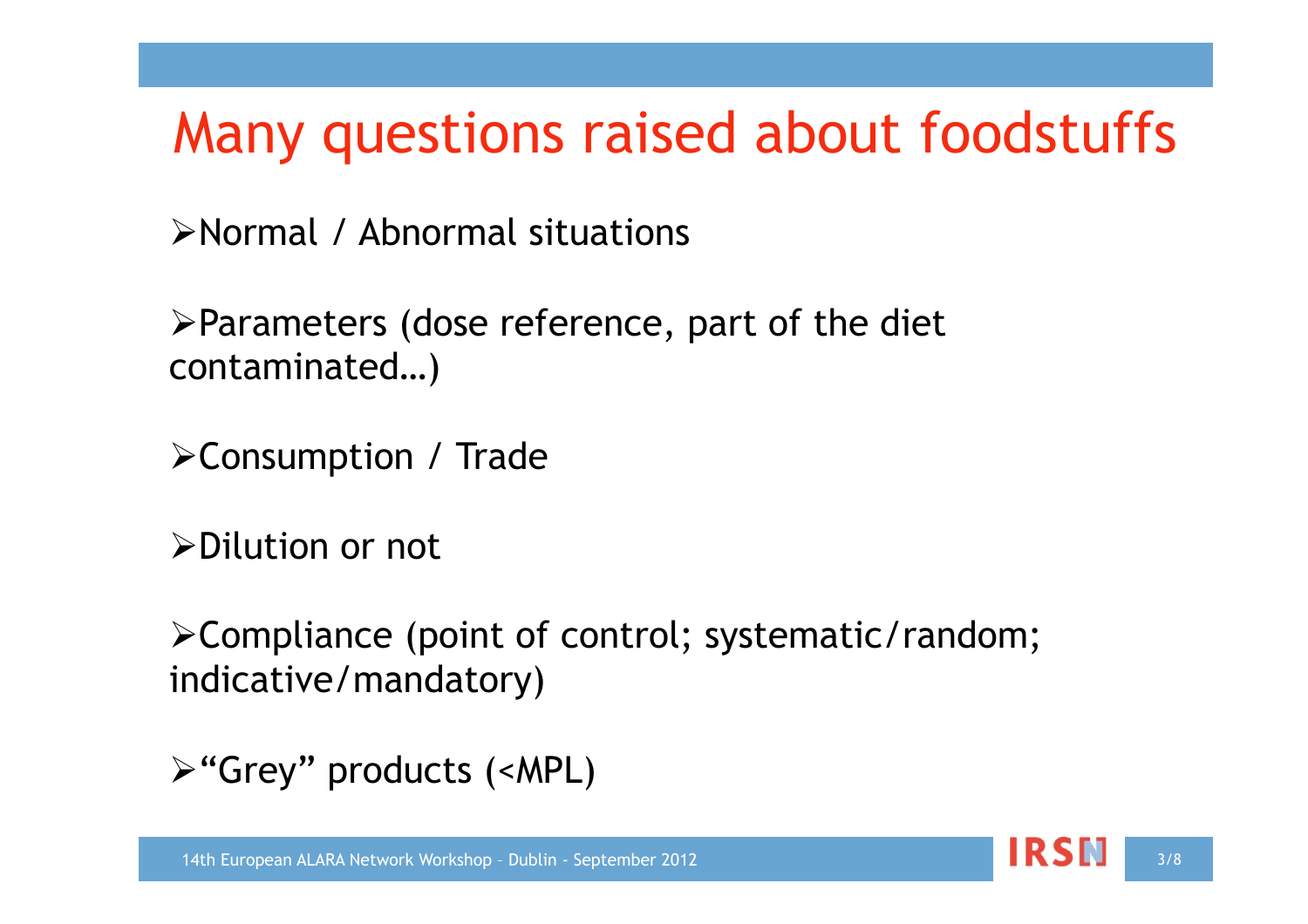### First IRSN reflections

Global strategy for the protection of the population (all pathways taken into account)

Management of foodstuffs according to space and time

Need to continue the reflection for other goods and waste



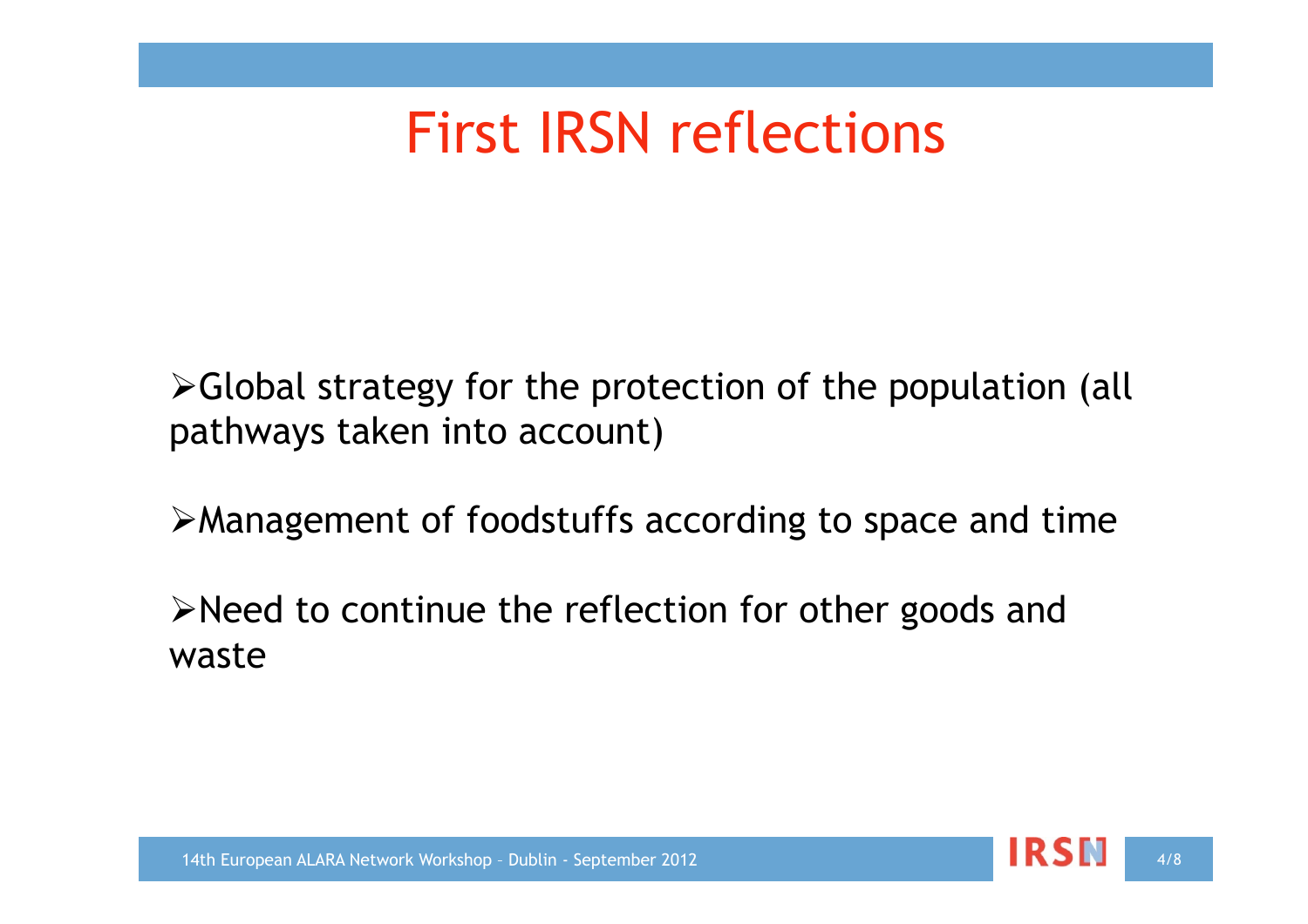## Nearby area

- $\triangle$ Concern = protection + trade (exportation)
- Many pathways of exposure
- $\triangleright$ Ingestion = main pathway
- $\triangleright$  No measurement during emergency phase
- Proposed way of management:
- $\geq 1$ . Ban = protection of both the population and the image of the products (keep confidence)
- Cannot stay for a long time (1 cycle of production?)
- $\geq 2$ . Shifting to a quality strategy when moving in space and/or time
- $\triangleright$ Indicators decreasing as control is recovered
- Systematic verification of compliance
- $\triangleright$ Transparency + support for self-help protective actions

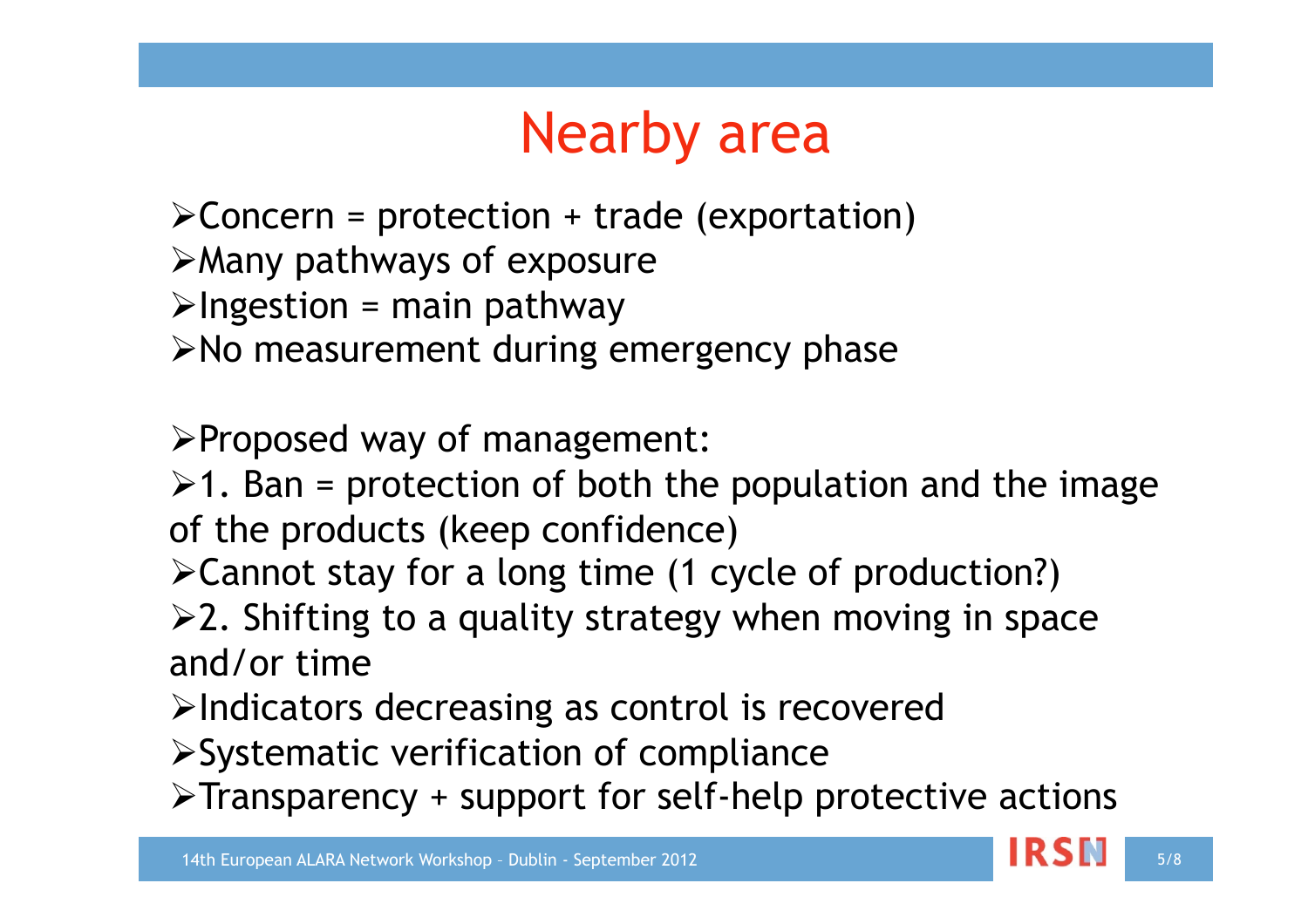### International area

- $\triangle$ Concern = trade (importation) and not protection
- $\triangleright$ Ingestion = the only pathway
- $\triangleright$  Dose = very low
- $\triangleright$  Proposed way of management:
- Quality strategy warranted
- Maximum permissible levels (MPL)
- $\triangleright$  Set for a good quality whatever time and location
- $\triangleright$ In force as long as foodstuffs on the market may be contaminated
- $\triangleright$  Numbers not expected to change with time
- $\triangleright$  Random verification of compliance

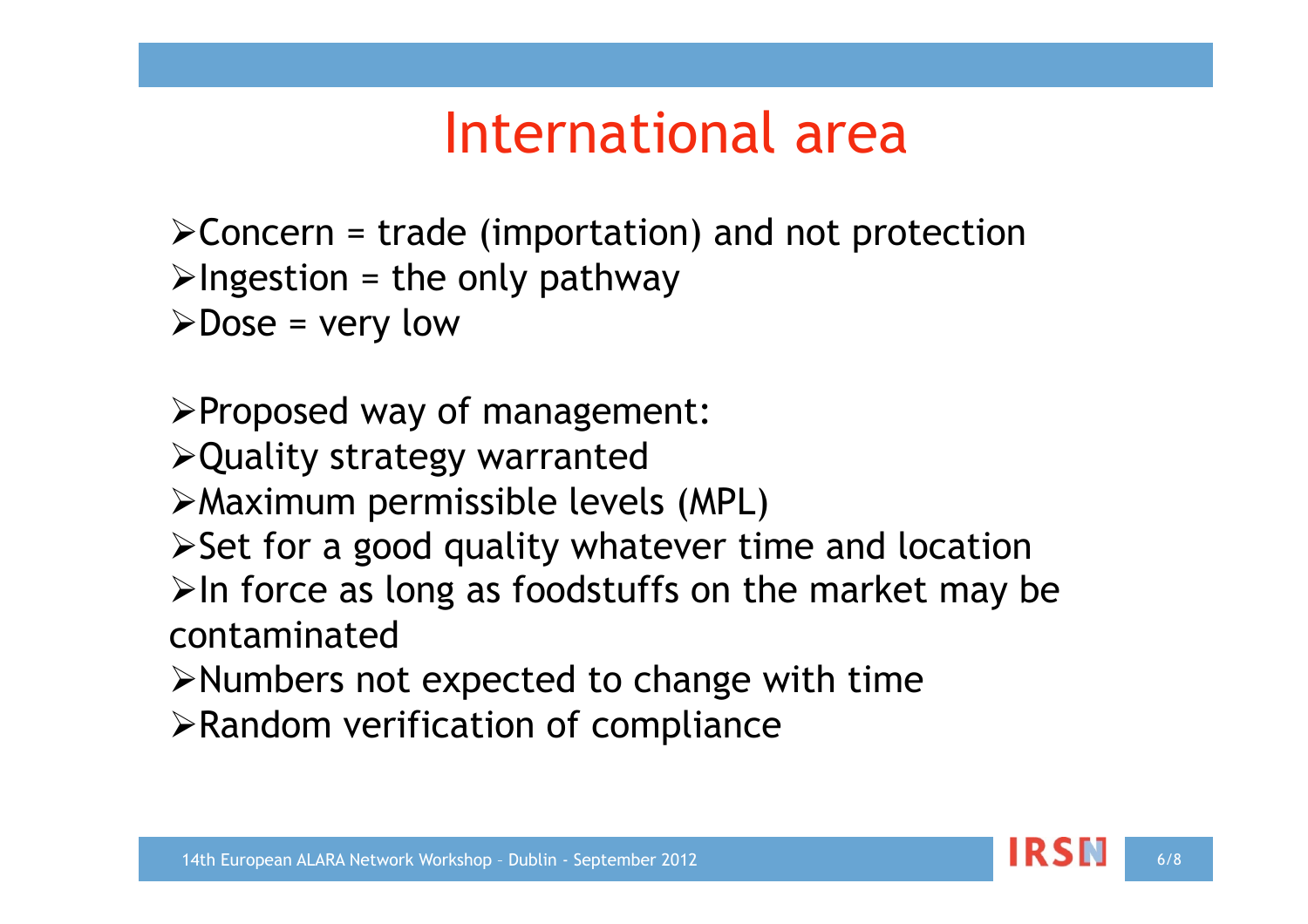### And now?

Such an approach should be discussed and consolidated

With relevant stakeholders (producers, traders and consumers)

European call: WP 3 on Consumer goods (14 participants, IRSN leader)

NERIS-WG: 1st meeting in Paris, 25-26 October 2012

NEA/CRPPH/EGRPF sub-group: 1st meeting in Paris, 8-9 October 2012

14th European ALARA Network Workshop - Dublin - September 2012 **1998 - Page 1999 1999 1999 1999 1999 1999** 1998